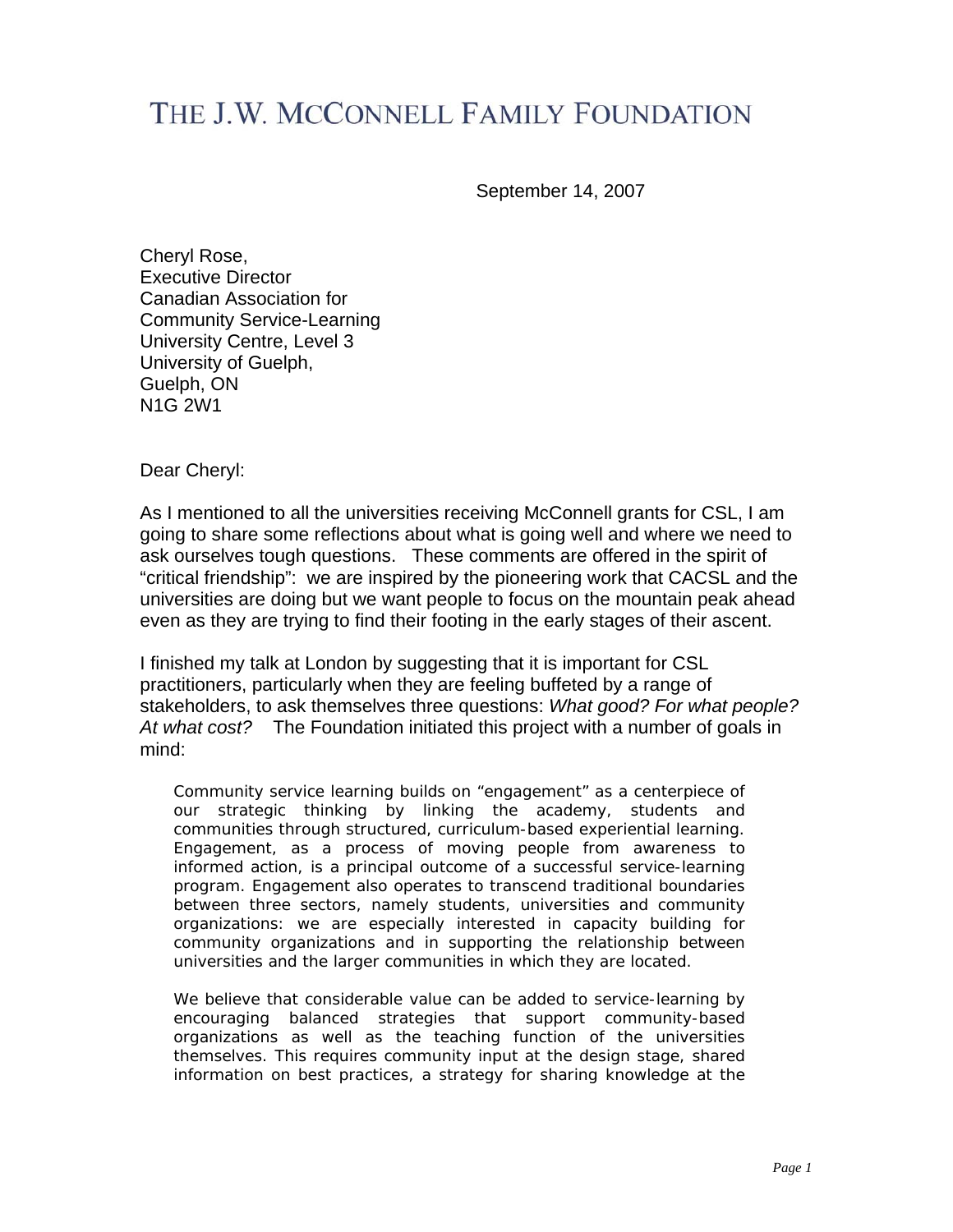community level, and better information on the impact of servicelearning on community organizations themselves. $<sup>1</sup>$  $<sup>1</sup>$  $<sup>1</sup>$ </sup>

Unpacking these messages, the Foundation hopes that the CSL projects will have the following impacts:

- *Students* will become active global citizens, measured by a range of qualities such as life-long engagement as volunteers and donors, a sustained curiosity and respect for diversity, belief in the public good and an ongoing exercise of their rights and responsibilities in the political process, participation in the economic and social life of their community.
- *Universities* will become centers that stimulate innovative approaches to address the complex issues facing the local community. This entails a significant shift in the culture of academia: increased commitment to community service and learning to partner with community agencies on a more equal footing.
- *Community agencies* will become more effective in their work.This entails becoming more strategic in their approach to community issues and openness to the intellectual assets offered by partnerships with universities.

*(Community service learning) may be the biggest thing to hit undergraduate education in the last decade"* 

#### - University Affairs (February 2004)

From our dialogue in London and from the reports that the Foundation has received, it is clear that CSL has really taken root on many campuses across the country. There is impressive growth in the number of students participating, courses eligible and faculty involved in one form or another of CSL. As one of you remarked, almost wistfully, the days of having a low profile and being able to do whatever you want are long gone;<sup>[2](#page-1-1)</sup> CSL is on the radar screen from a pedagogical, administrative, financial and branding perspective. There are variations in your situations but generally speaking it appears that you will meet or surpass your targets over the course of the grant. In the language of a logic model for the initiative, this impressive growth is an important indicator about the universities' capacity to achieve the outputs. Moreover, you are collectively collating a significant number of tools, training modules and tips about the design and management of CSL programs which, when taken together, constitute an impressive body of knowledge.

Does this increased activity, in and of itself, lead to the impact that we desire – transforming students into engaged citizens and fundamentally changing university – community relations?

1

<span id="page-1-0"></span><sup>&</sup>lt;sup>1</sup> From RFP letter from the Foundation to universities, 2004.

<span id="page-1-1"></span> $2^{2}$  Some CSL staff wonder if CSL may be best served by staying at the margins of the university; being embraced by the university administration may be the kiss of death for innovation.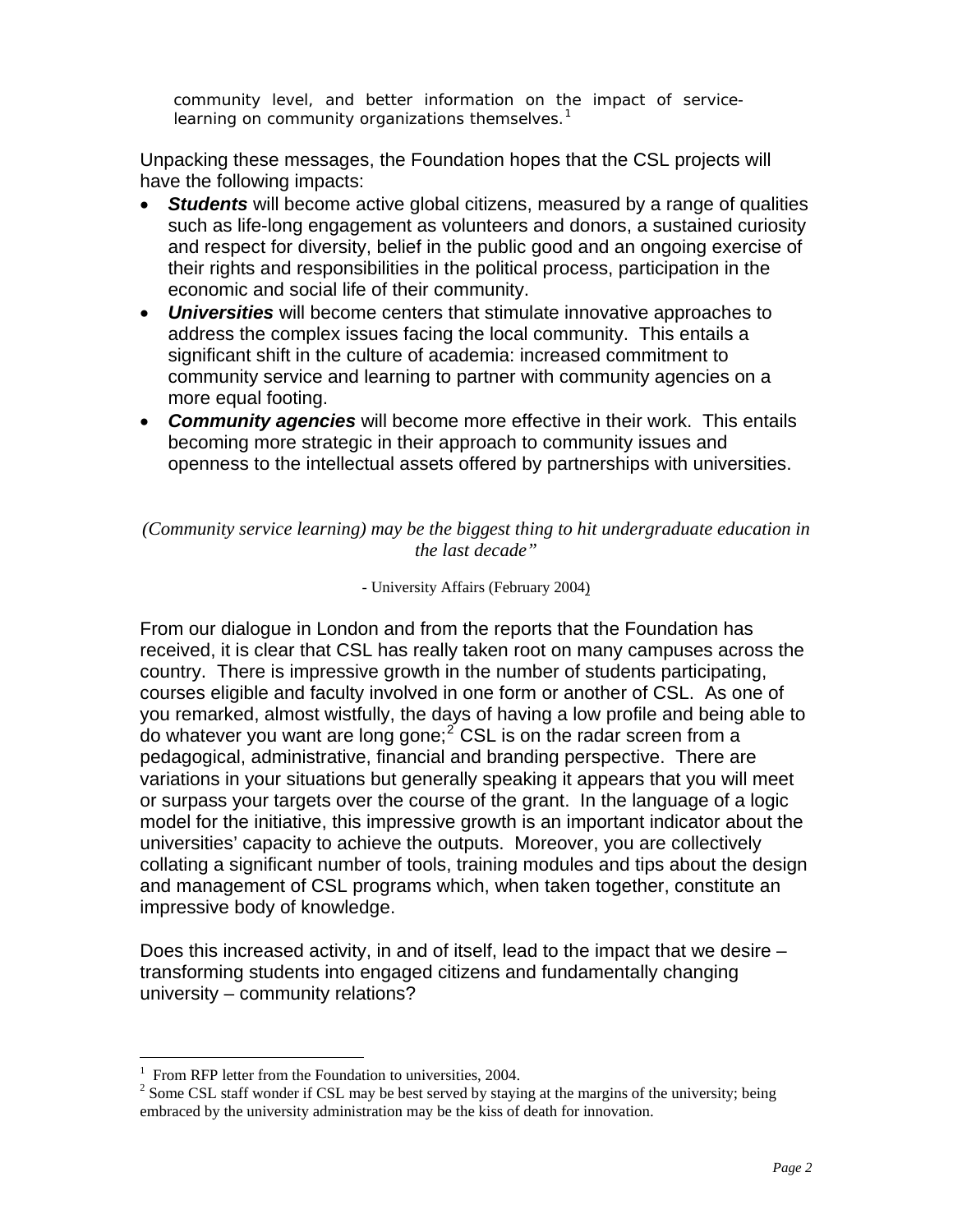I worked for Canada World Youth for over 20 years and during that period we evaluated the impact of intense seven month community-service learning projects on approximately 25,000 young people.<sup>[3](#page-2-0)</sup> Longitudinal impact assessments undertaken by CAC International indicated that for these programs to be transformational, they needed to touch people at three inter-related levels – head, heart and hands. The research indicated that young people became active citizens as a result of increasing *knowledge* about specific domains, the development of *skills* (technical, organizational, communication, learning) that enabled them to participate effectively in group settings, at the workplace, in community organizations etc. and the nurturing of *values* (a sense of belonging, respect for diversity, solidarity, appreciation for the environment, spirituality) that inspired young people to *feel* that they are part of a community.

There were two other common traits of the most successful programs:

- The most significant transformation occurred when people were pushed out of their comfort zone – physical, psychological and pedagogical;
- Developing relationships of trust with people from a range of backgrounds is often cited; changing mindsets and behaviour patterns take time.

When university-based CSL works, it accomplishes many of the same objectives:

- **Head (knowledge):** Young people experience new ways of learning from different kinds of sources. As a student of agricultural economics, I participated in a CSL program in which I was placed with a hog farmer active in the formation of the marketing board. It was an eye opening and humbling experience to learn more from this farmer with 5 years of schooling than from any of my professors at university. I have long since forgotten anything useful about hog farming but the experience transformed my assumptions about information, knowledge and wisdom and where one might find or create them.
- **Hands (skills):** Of all the skills that young people can develop during a CSL experience, perhaps the most important are cross-cultural skills. Not only is Canada becoming more culturally diverse but there are strong forces (fragmentation of markets, communication niches, political decentralization) accentuating the differences among generations, classes and regions. More and more young people identify with virtual communities of like-minded people whom they interact with on the net. In this context, being able to act as cultural bridgers who can facilitate dialogue and collective action among diverse groups (e.g. environmental activists, energy companies and consumers) are precious skills in a democracy.
- **Heart (values):** Having absorbed the ethos of the university as the wellspring of expertise, students often begin a CSL experience thinking they are going to help community sector organizations improve their practice by applying the theory that they have learned in the classroom. They quickly realize that they are privileged to learn from practitioners and the "clients", their fellow citizens. At its best CSL provides students with an intense sense

<span id="page-2-0"></span><sup>&</sup>lt;sup>3</sup> Of these 25,000 only about 5,000 were enrolled in academic courses; the remainder, however, were involved in non-curricular CSL.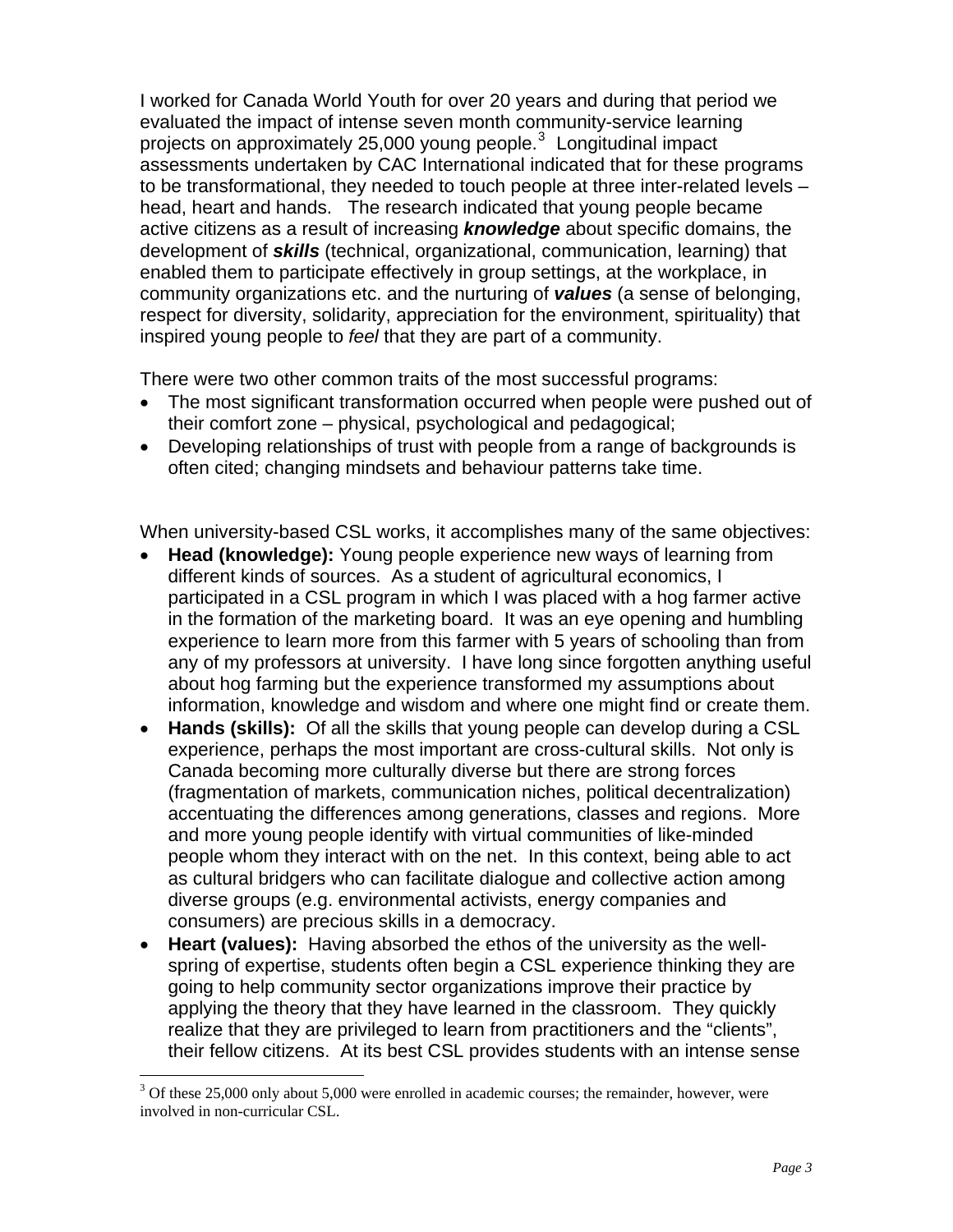of belonging – learning powerful truths about themselves as they share the joys and frustrations of building community.

Let's apply this lens of transformative education to the current CSL initiatives funded by the Foundation.

**Students** get involved in CSL for a variety of reasons – to complete their degree, to enrich the classroom learning with different perspectives and a different learning style, to become more employable, to get involved in community issues that matter to them, to learn skills from community practitioners and to experience a sense of belonging to community.

Many of the universities involved with this initiative have submitted testimonials from students. It is remarkable how similar the success stories are in some respects:

- **Holistic change**: Invariably, the student begins or ends the story by declaring that the experience has "changed my life"; it is not simply about completing a degree or getting a job but about touching some emotional chord deep inside that complements skills or knowledge acquisition. The emotional resonance or values component "is the part that was missing from my classroom experience".
- **No pain, no gain**: Many of the stories recount journeys of real doubt ("At the beginning there was a level of patience and stamina in doing the work that I could not handle"), fear ("It was so different than just talking about the justice system, the first few times I would have a knot in my stomach when I arrived "), personal reflection ("Spending time in seniors' centers made me think about my own family and how we treat our grandparents") and humility ("what does a young white woman like me have to teach these people?"). Working through these crises of confidence and embracing these challenges as learning opportunities rather than as obstacles, seems to be a common element of the most successful CSL experiences. Many of these students had a tutor or a work placement supervisor who mentored them through the process of critical reflection involved in this type of experiential learning.
- **In it for the long haul**: For those who really embraced the experience, they have remained involved with the community issue or the people whom they have met long after their formal commitment has ended.

# **Areas for Improvement**

To what extent are these powerful transformative experiences the norm for CSL students?

Many of you have commented that there is enormous pressure from university administrators to expand CSL programs as quickly as possible. It serves institutional objectives to be able to brand the university as a "leader in CSL", to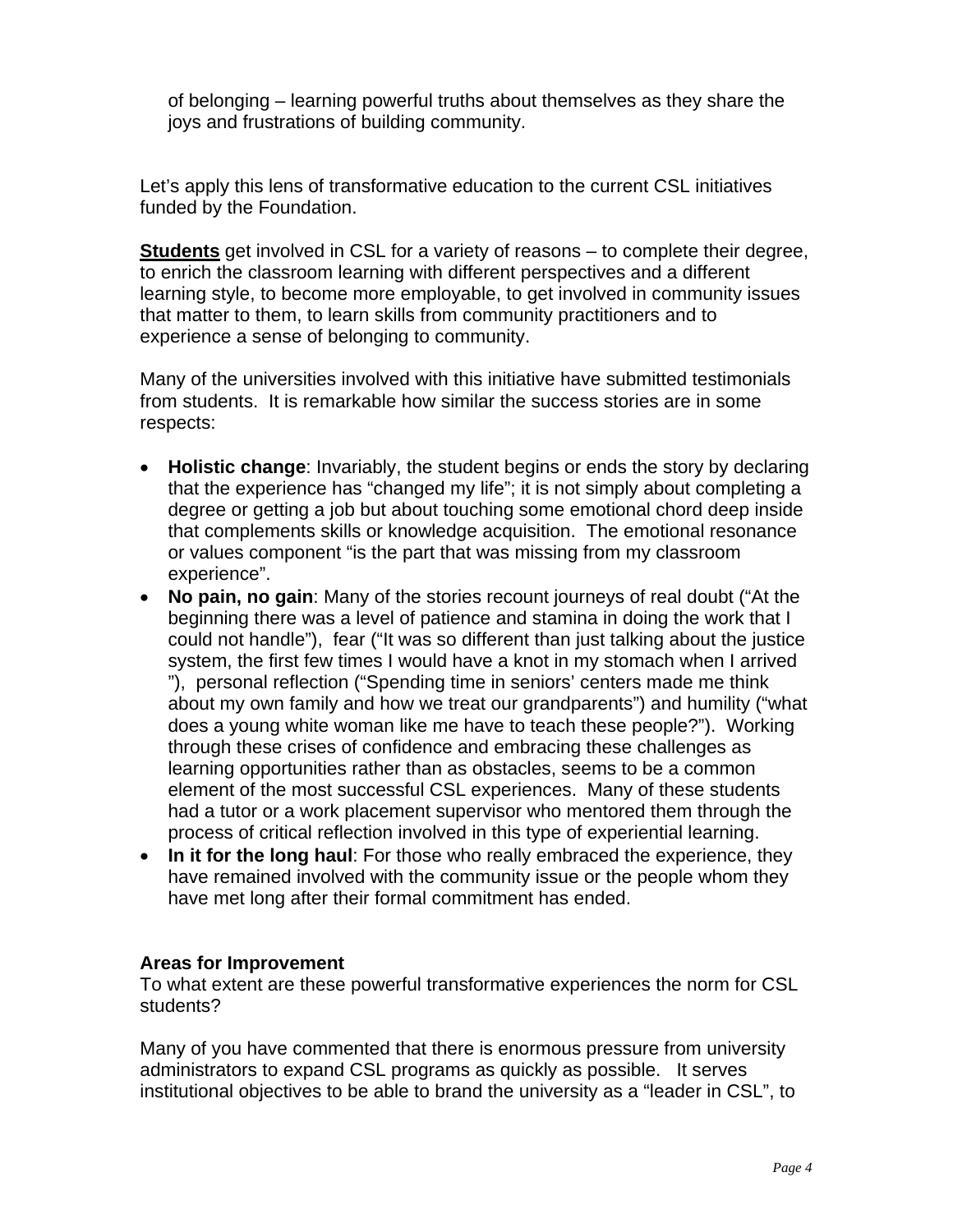be recognized by Maclean's Magazine for the high percentage of students in CSL and to use this comparative advantage to recruit more students.

In order to expand your CSL programs by several hundred students per year is there a risk that you are forced to focus on "quick and dirty" placements that fit neatly into a 2 hours per week x 10 weeks x 1 semester formula? This cookie cutter approach may make it easier from an administrative perspective but does it really serve the needs of the community or students to treat all community organizations and placements the same? Several of you have commented that your job is to make it as easy as possible for faculty and students to take part in CSL. Is this consistent with the notion that transformative experiences push people out of their comfort zone? In this environment who has the time to mentor students in their critical reflection process and to build solid relationships with community organizations?

The Foundation is concerned that the preoccupation with increasing numbers – often being pushed by administrators for institutional reasons - may actually be harming the potential for substantial impact; the community placements may just be seen as "add-ons" to existing classroom activity instead of an opportunity to address community issues through a collaborative effort.

### **Universities**

 $\overline{a}$ 

If we are to speak of transforming the university culture we need to recognize that there are different groups within the institution – students, faculty, staff, administrators, fund raisers and corporate interests – who compete for resources and attention and often seem to be working towards quite different objectives. $4$ Since curricular CSL programs involve faculty, let's focus on the potential for changes in the knowledge, skills and values of faculty.<sup>[5](#page-4-1)</sup>

**Knowledge**: Effective CSL programs challenge the conventional assumptions of the university that knowledge is created by tenured professors who, after years of climbing the academic ladder, work in their narrow discipline either in isolation or with a small group of similarly trained experts to objectively analyze the world and to publish the results in a peer-reviewed journal. The democratization of knowledge - in which many stakeholders with diverse backgrounds collaboratively engage in a process of sharing information and creating knowledge for use by communities - raises fundamental questions about the relevancy of universities as we know them. If other mechanisms demonstrate that they are more effective and timely in producing knowledge to address

<span id="page-4-0"></span><sup>&</sup>lt;sup>4</sup> CSL staff have commented on the different opportunities and constraints that exist for them depending on whether they are staff within Student Services or faculty. Given the hierarchical environment that exists within universities, faculty have an easier time engaging colleagues in a dialogue and gaining access to department heads.

<span id="page-4-1"></span> $5 \text{ CSL}$  practitioners have noted distinct differences between younger and older faculty; the former seem more interested in CSL and prepared to reach out across the cultural divide between academy and the community sector.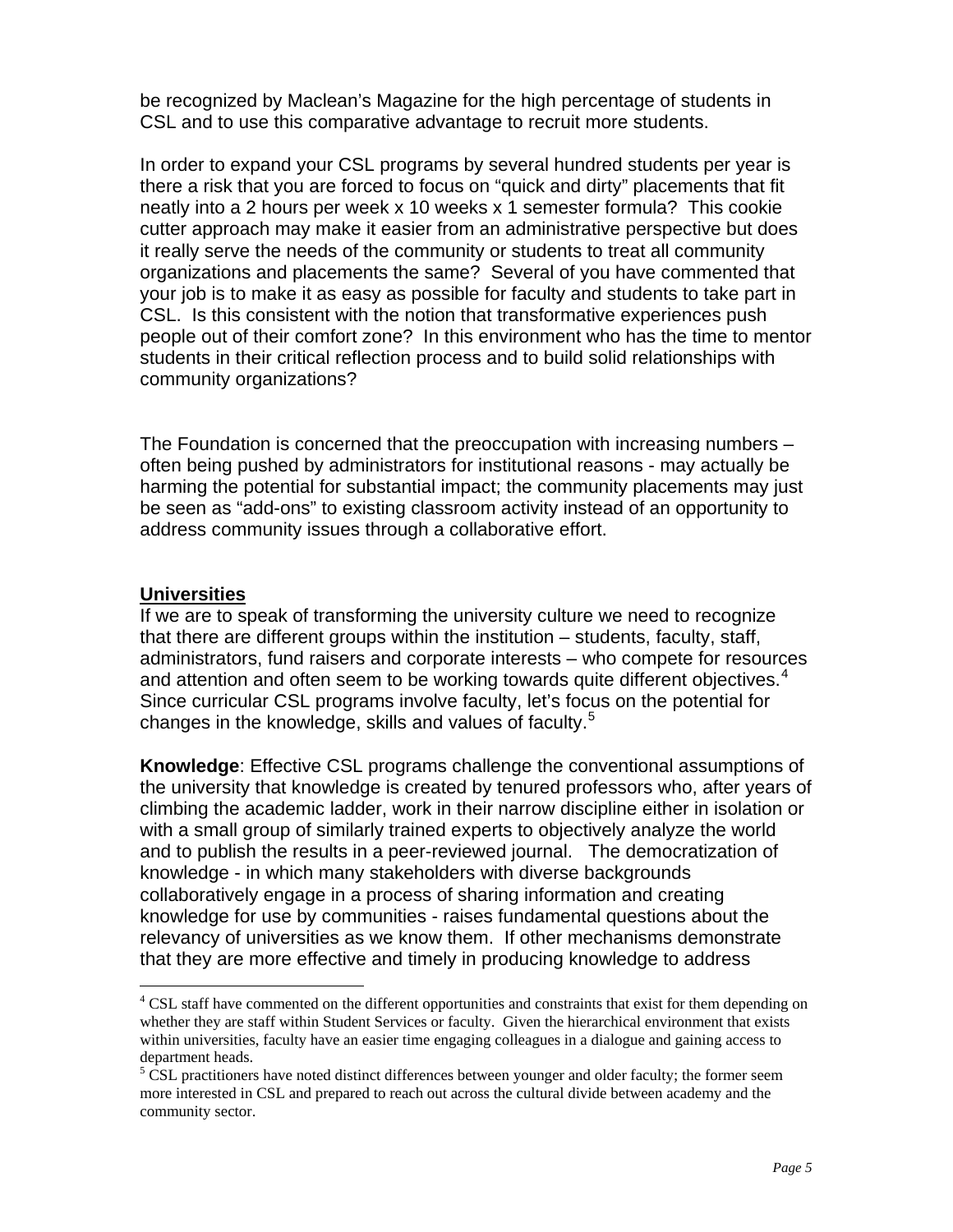society's problems, then tax payers will question funding for universities and students will vote with their feet.

*Critical reflection*: We have noted that the most powerful CSL experiences touch the student's heart; human interaction and personal reflection breathe life into classroom ideas and concepts. The current academic model discourages students from bringing personal experience (emotional insight, doubt, ambiguity) to the learning process; instead students are expected to build logical arguments based on empirical evidence and the conceptual frameworks of competing experts. Are faculty or tutors willing and able to effectively mentor the difficult process of personal reflection that connects the world of ideas and community experience?

**Skills**: The current practice of CSL within the ten universities funded by the Foundation indicates that universities, particularly faculty, are wedded to a strong set of cultural values and practices that do not easily accommodate other cultures. The community sector's culture, with its emphasis on collaboration and sharing of resources, on doing and then learning from mistakes and on trying to include people regardless of credentials, contrasts sharply with the predominant university culture. Faculty are understandably proud of their expertise and the logical progression of learning that they have built into their courses. However, there is not usually much space for other forms of learning or the skills and mindsets that go with them.

**Values**: In spite of the growth of CSL on Canadian campuses, there is little question that the university culture values research over teaching with service to community a distant third. In the name of academic freedom, many faculty cling tenaciously to intellectual curiosity as the driver of research and resist attempts to be held accountable to broader community goals, despite the fact that community agencies are counting on students to contribute effectively to their mission. Until the system of hiring and rewarding faculty (pay, promotion, tenure) recognizes teaching and community service on a par with research, it will be difficult to imagine CSL becoming a core activity of universities.

#### **Community Sector**

There is a consensus among the 10 universities and within the broader CACSL movement that we need to pay more attention to the voice and interests of communities. Given that CSL staff are employees of universities it is quite understandable that their mandate is to serve faculty and students, first and foremost. As one community organization wrote in the evaluation:

The two young people who were placed with me did a wonderful job. They were confused, though, about what the university's expectations were. I wonder if their instructor is interested in my perspective / assessment of their work. It might be interesting to meet with faculty and service-learning providers.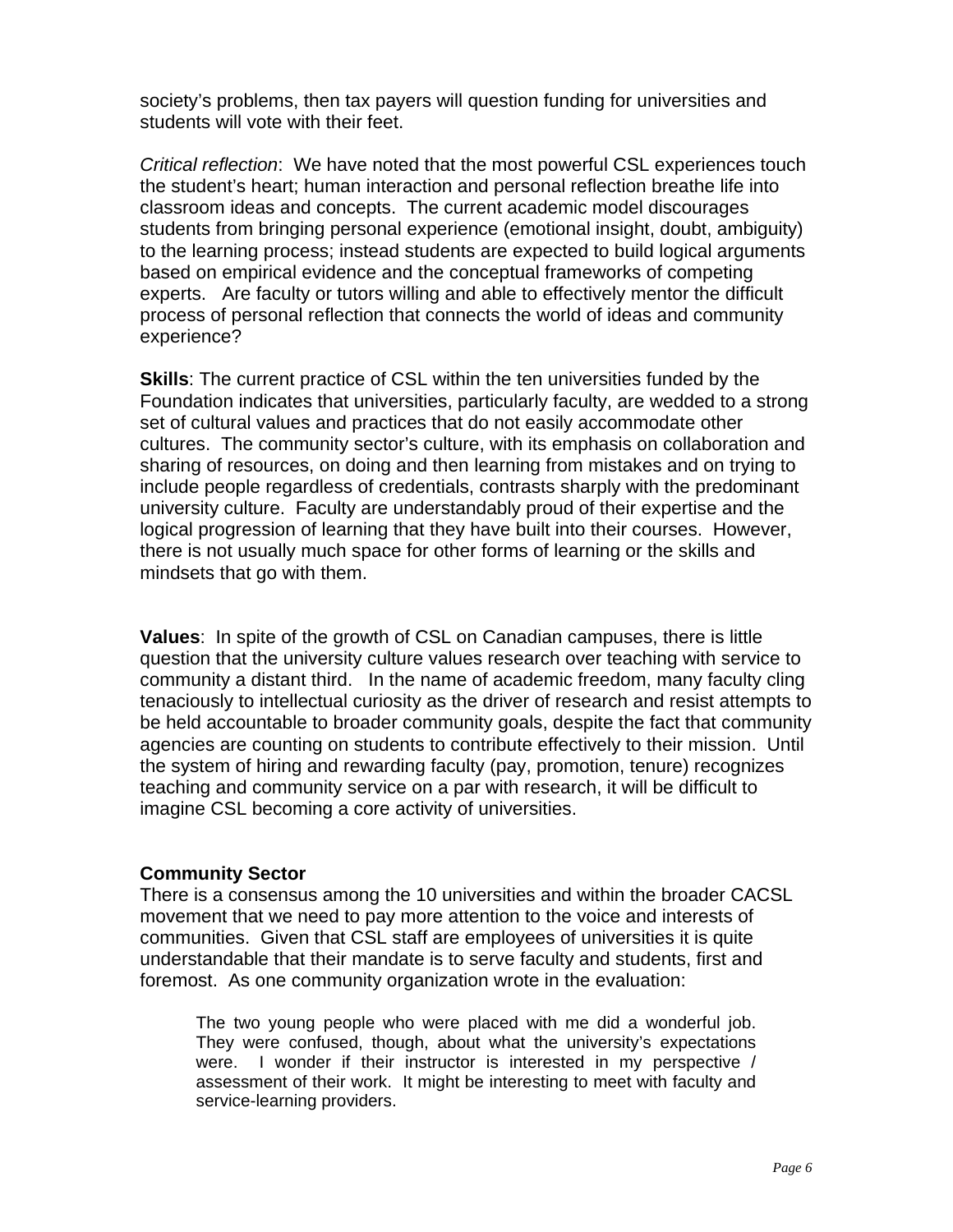Many CSL programs are now putting a great deal of time and effort into better orientation, support and evaluation mechanisms for community organizations. <sup>[6](#page-6-0)</sup> They may still be based on a model framed by the objectives and parameters of the university but they do lead to incremental improvements in the experience for everyone concerned.

Community sector organizations live in another universe from universities; many have fewer than 5 staff and budgets of a few hundred thousand dollars that have not kept pace with the growing and complex needs to be addressed in the community. In this context, many organizations are very grateful for any volunteer labour that they can get their hands on. Is it possible that service provision so outweighs the learning element of these CSL placements that they are indistinguishable from other forms of volunteer work placements? It is a concern for several of the universities.

The Foundation recognizes that our framing of the initiative reinforces some of the inequality between the sectors. By exclusively funding "university-based" CSL programs, the Foundation has given the mandate for the project and the funds to the universities. We have since tried to counterbalance this shortcoming by also funding CEDNET to run community-driven CSL programs. In retrospect, if we had insisted on joint proposals from the community sector and the academy with co-management of the budget, we might have nudged the two cultures to collaborate more effectively from the beginning.

# **Suggestions for Improvement:**

 $\overline{a}$ 

Here are some suggestions for universities to consider as you move forward:

- **Numbers game**: If the ambitious targets that you set in your proposal to the Foundation related to increasing students' participation in CSL are now an obstacle to delivering transformative educational experiences for young people, let's talk about these targets. More problematic may be the expectations that you have raised with senior administrators. Within the limits of your influence, try and carve out space for more innovative partnerships that will probably involve more labour and fewer students.
- **Why are we doing this?** Continue to frame the rationale for CSL in terms of impact – making our communities more resilient and our citizens more engaged – not just in terms of outputs – courses and degrees, work placements, number of students, etc.
- **What gets measured gets done:** Insist on evaluating impact transformation for students, changing culture and relationships within the university and delivering results in the community, in addition to collating data on outputs.

<span id="page-6-0"></span><sup>&</sup>lt;sup>6</sup> St. Francis Xavier University, one of the more experienced CSL practitioners, has led the way in developing training, support and evaluation mechanisms, including the creation of a network of CSL alumni who are available for coaching students and community organizations through the rough spots.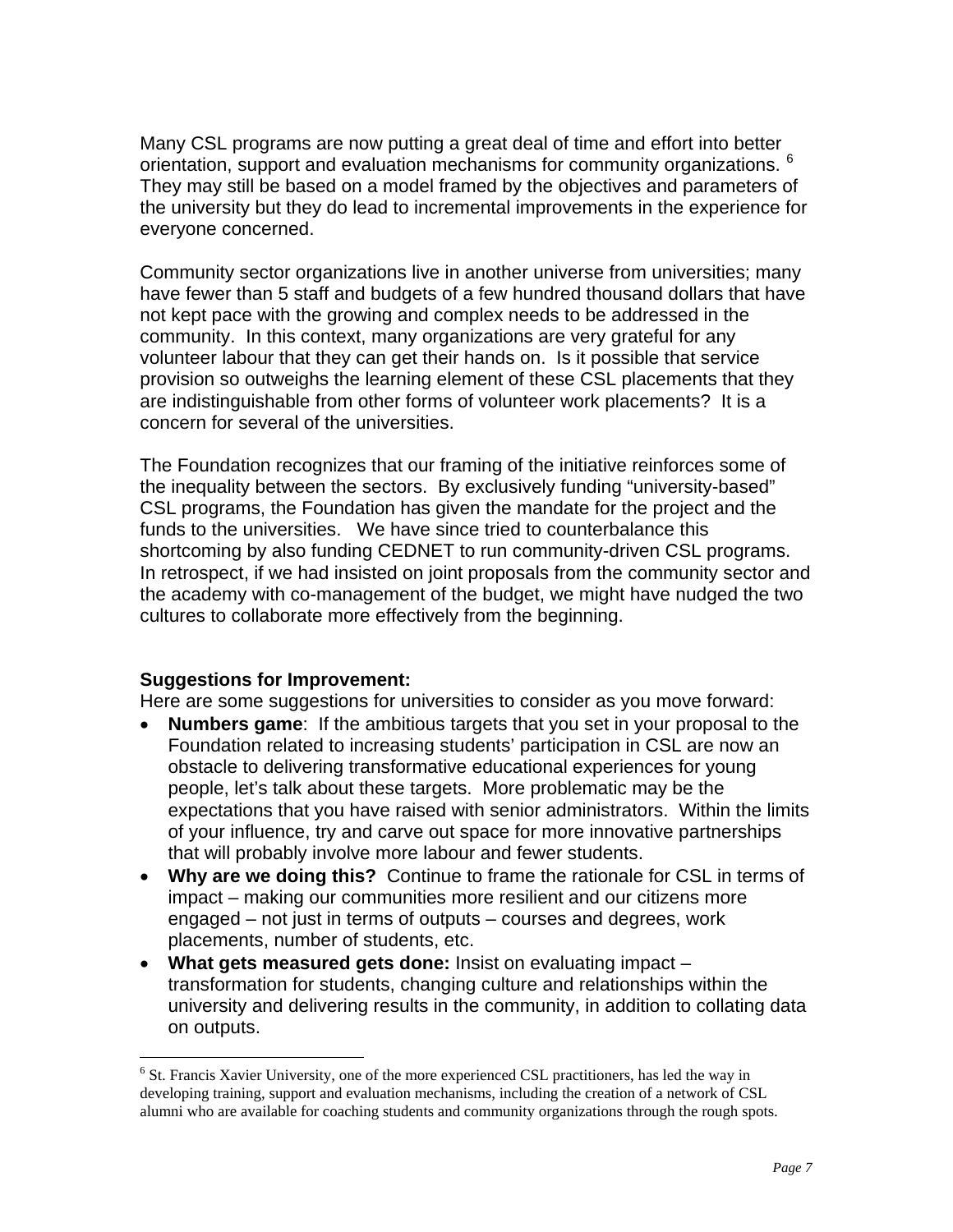- **Walking the talk**: Recognize that the power and money already rest disproportionately with universities. Create governance structures that are as inclusive and participatory as possible, ensuring that community sector organizations have meaningful input early on. Inviting them onto your turf for a meeting at a time that is convenient for faculty and is conducted by university staff is a recipe for dwindling participation by the community sector. Is there an honest broker – United Way or Volunteer Bureau – that can create an atmosphere and facilitate a process that bridges cultures rather than subtly imposes one on the other? Transparency: Share information including the budget, especially funds allocated to the community sector in your Foundation proposal. Consider having faculty / students from the management faculty in conjunction with people experienced in community sector governance treat your initiative as a living lab for cross-sectoral collaboration. Their joint research and coaching of the initiative would be an interesting CSL experiment in itself.
- Working at the hyphen:<sup>[7](#page-7-0)</sup> The starting point for both analysis and action are the complex challenges facing the community – not academic disciplines or courses. With community members, identify a community issue and then see what assets people bring to the table – research capacity, practitioner expertise, citizen experience, private sector investment and government's policy framework – and then co-create integrated learning and social change objectives that you are all accountable for. The best example of this is Lakehead's focus on Food Security - an issue of concern to the entire community which draws people from all sectors and walks of life. Food scientists work with native elders, marketing professors with organic farmers but everyone is part of something larger than their profession or their academic discipline. Even if it is not realistic to have only one theme for your community initiative, you might want to consider this approach for a portion of your CSL programming.<sup>[8](#page-7-1)</sup>
- **It's About Relationships not Partnerships**: There is much talk about institutional partnerships and the need for CSL staff to create protocols to frame university – community collaborations. While these frameworks can help to define roles, lines of communication and accountability, they are no substitute for shared vision and personal chemistry, the core of constructive relationships. Water tight employment contracts and rigorous HR policies do not create cohesive, creative work teams. Similarly, successful community – university collaborations are founded upon relationships of trust and ongoing communication.
- **See it, Do it, Teach it**: Someone in London joked that they would like to put faculty through a CSL program so that they understand the dynamics of the experience. The more that I think of it; this is a great idea. While conferences for CSL faculty and staff allow people to learn from their

 $\overline{a}$ 

<span id="page-7-1"></span><span id="page-7-0"></span> $<sup>7</sup>$  The hyphen between service and learning: the University of Alberta has used this expression to describe</sup> the tough work of bridging the two cultures into a collaborative venture that has one integrated vision. 8 <sup>8</sup> Given the difficulty of getting faculty to modify existing courses, perhaps there may be more long term potential in having faculty design new courses in collaboration with community practitioners.